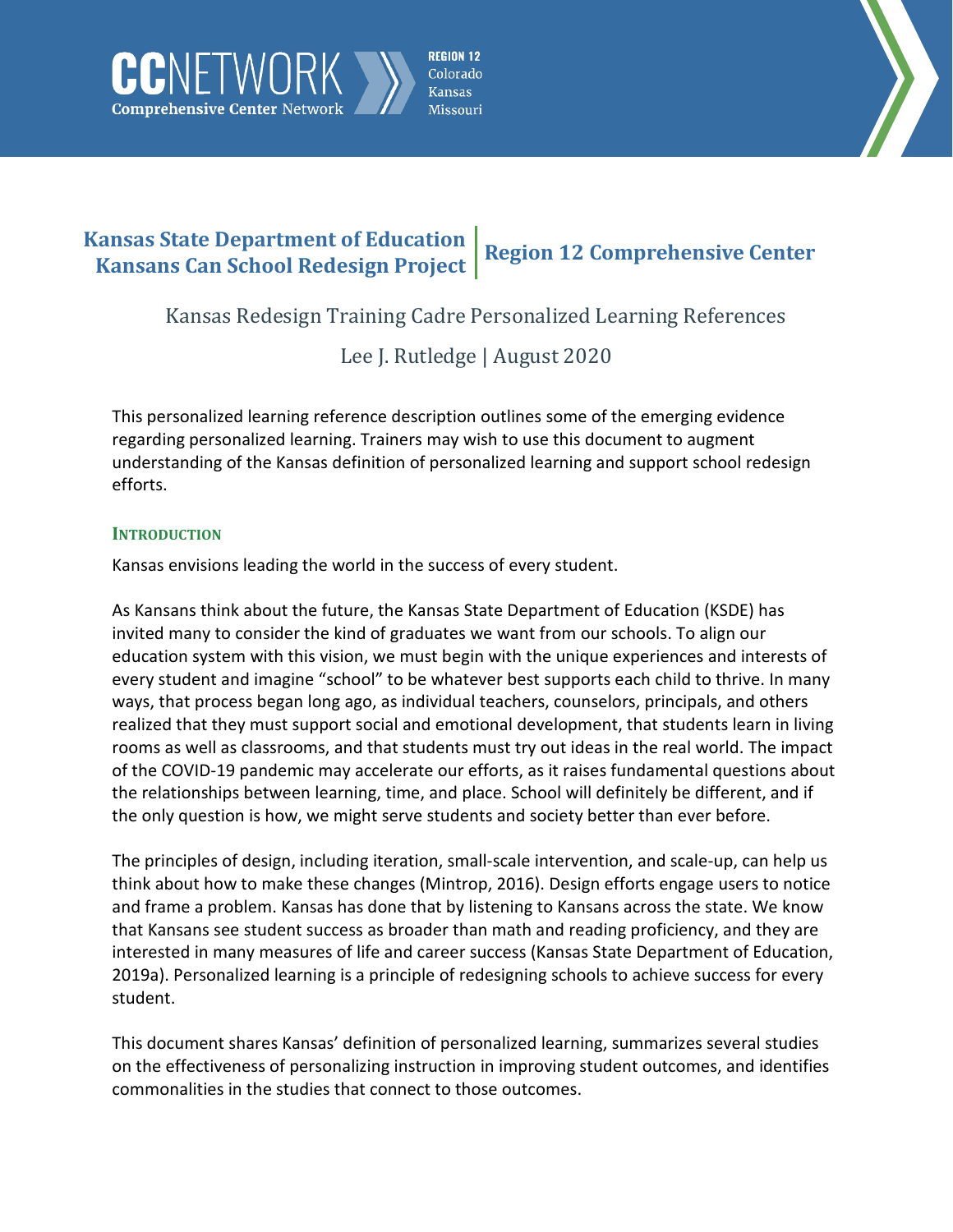#### **WHAT IS PERSONALIZED LEARNING?**

KSDE defines personalized learning this way:

*Personalized learning places the whole child at the center of instruction. It is informed by strong educator/student/family/community relationships to provide equity and choice in time, place, path, pace, and demonstration of learning* (Kansas State Department of Education, 2020).

Teachers intentionally design instruction. Teachers base instruction on academic standards, and personalize learning by

- » employing a variety of evidence-based instructional modes, strategies, and activities
- » exercising strong educator/student/family/community relationships to make learning relevant
- » enlisting students in the co-creation of individual learning paths
- » utilizing a variety of instructional and digital tools to monitor, enhance, and manage rigorous learning
- » facilitating intrapersonal, interpersonal, and cognitive competency development (Kansas State Department of Education, 2019b)

#### **EVIDENCE OF EFFECTIVENESS OF PERSONALIZED LEARNING ON STUDENT OUTCOMES**

Kansas emphasizes teacher actions in personalizing learning, and describes the use of digital tools alongside other instructional tools. Therefore, our review of literature focused on studies articulating a personalized learning approach to pedagogy and the effect on one or more student outcomes in a PK–12 setting. It serves as a starting point for thinking about the commonalities in approaches that have found desirable results.

The base of empirical knowledge about the positive effect of personalized learning on a range of student outcomes is growing. This document identifies six studies that meet What Works Clearinghouse criteria for high-quality research on personalized learning (see Appendix for study details). Studies connecting personalized learning to increased student outcomes in reading, math, social studies, and science, as well as future earnings, graduation rates, student agency, and social and emotional development were found (Connor, et al., 2013; Connor, et al., 2017; Hanover Research, 2014; Herlihy & Quint, 2006; Kemple & Willner, 2004, 2008; Loyd, et al., 2017; Pane, et al., 2015). Students our education system has historically served less well, including students with disabilities, African-American students, and students attending previously underperforming schools, have also demonstrated these gains (Basham, et al., 2016; Pane, et al., 2015; Lane, et al., 2014).

Students in early grades who receive personalized reading instruction show stronger reading outcomes than students in a control group (Connor, et al., 2013). Students bring a variety of individual experiences with them that inform their comprehension and reading ability, as well as their knowledge and understanding of social studies and science. Students receiving social studies and science instruction tailored to their individual characteristics learn significantly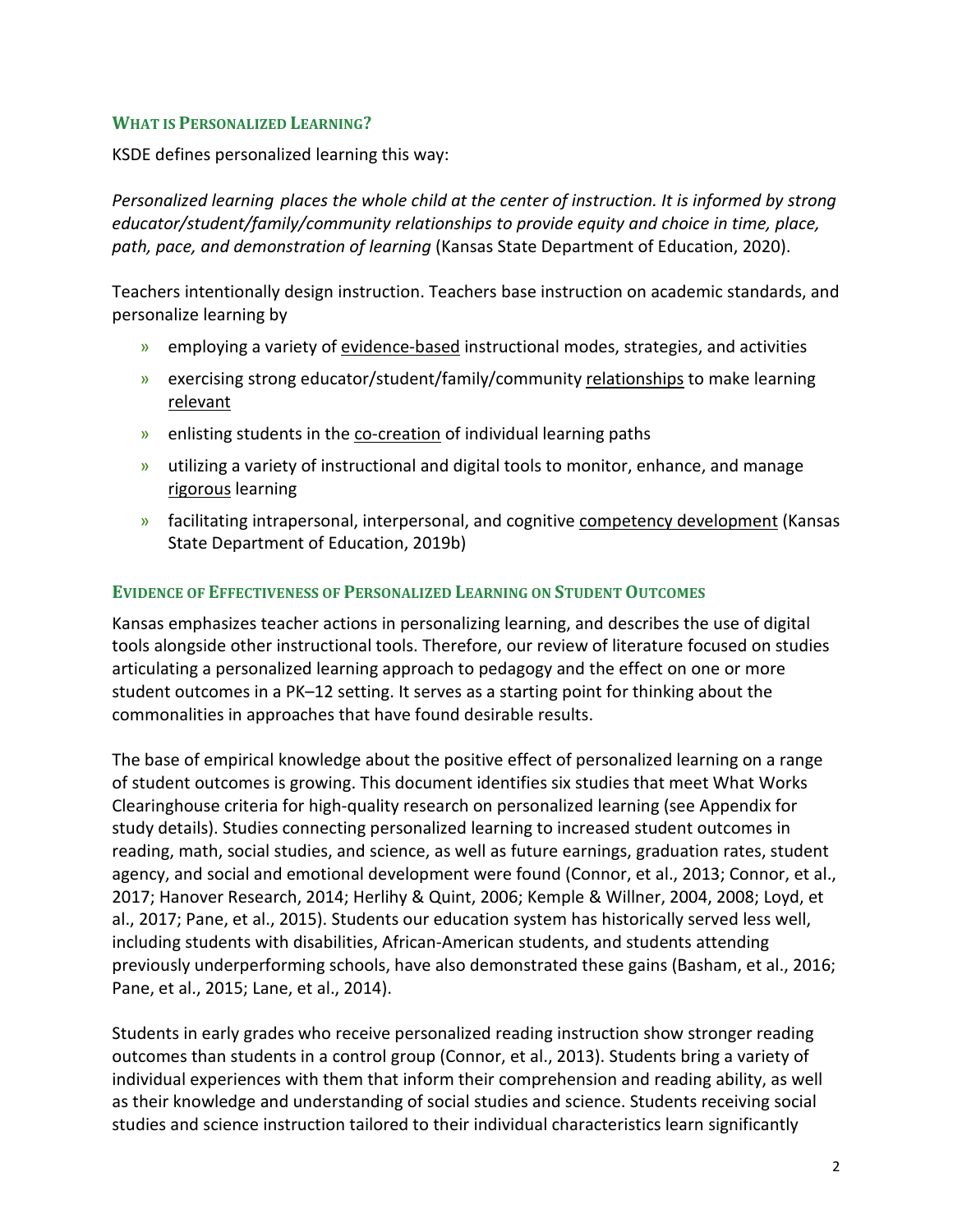more social studies and science as measured by post-unit assessments and improve in reading as measured by standardized tests of achievement (Connor, et al., 2017). In contrast to this finding among elementary students, a study of problem-based and personalized learning in six STEM high schools found mixed effects in science achievement in two schools after two years, and no or negative effects in other high schools and content areas (Gnagey & Lavertu, 2016).

Using a value-added model, Loyd and colleagues (2017) compared the academic growth of students whose teachers had received training in personalizing learning to students whose teachers had not. The training included five principles of personalizing learning: whole child, ownership, mastery progression, instructional shift, and an emphasis on college and career readiness. The researchers found statistically significant gains in math, as well as gains for African-American and "non-identified" students in reading and math. The category of nonidentified students excludes students with disabilities, the academically gifted, and students acquiring English as an additional language. Notably, the research team found less learning gains among students with disabilities. Conversely, Basham (2016) published an analysis showing the potential for students with disabilities to "thrive" with personalized learning, claiming students both with and without disabilities benefit from personalized learning.

Pane and colleagues (2015) examined NWEA Measures of Academic Progress test data in reading and math for students in 62 schools implementing a variety of approaches to personalized learning and compared them to scores for students in a set of comparison schools. They found that the lowest performing students made substantial gains relative to their peers, and positive effects of personalized learning in both math and reading for all students.

## **PERSONALIZED LEARNING: FIVE COMMONALITIES**

Research supports many teaching practices aligned to personalized learning, including metacognitive strategies, useable feedback, and mastery learning (Hattie, 2009; Kulik, Kulik, & Bangert-Drowns, 1990). Whether a particular approach to personalized learning includes these teaching practices depends on its design and implementation. Few studies showing the benefits of personalized learning have explored the discrete elements of these approaches (Pane, 2018).

In reviewing the programs and interventions of the research studies cited in this document, several commonalities emerged in the descriptions of successful implementation of personalized learning. These include

- » student agency, which can include student voice, setting goals, and some degree of choice (Basham, et al., 2016; Loyd, et al., 2017; Pane, et al., 2015)
- » progression based on mastery of competencies rather than duration of study (Bill & Melinda Gates Foundation, 2014; Loyd, et al., 2017; Pane, et al., 2015)
- » knowledge of both content *and* students, derived from relationships, such that an individual student's experiences and interests inform teacher decision-making (Bill & Melinda Gates Foundation, 2014; Connor, et al., 2017; Loyd, et al., 2017; Pane, et al., 2015)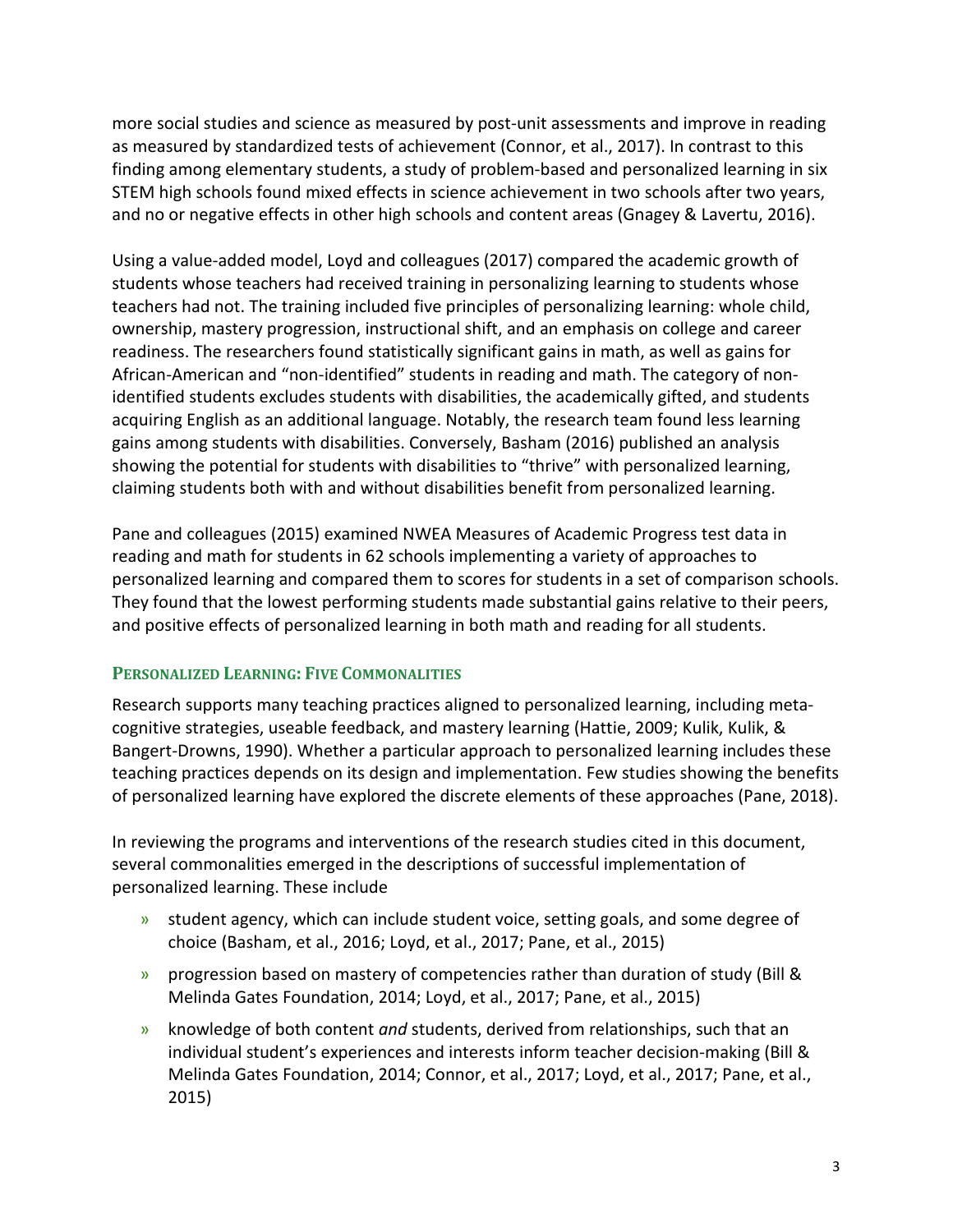- » flexibility in the learning environment (Basham, et al., 2016; Bill & Melinda Gates Foundation, 2014; Connor, et al., 2017; Loyd, et al., 2017; Pane, et al., 2015)
- » integration of social, emotional, and academic development (Basham, et al., 2016; Bill & Melinda Gates Foundation, 2014; Connor, et al., 2017; Loyd, et al., 2017; Pane, et al., 2015)

#### **PERSONALIZED LEARNING IN THE PRESENT CONTEXT**

The Kansas definition of personalized learning aligns to the elements of personalization that have provided a variety of benefits to students. The Kansas definition maintains an important professional role for the teacher alongside promotion of student agency through the cocreation of a learning path. The definition emphasizes how relationships inform flexibility in path, place, pace, time, and demonstration of learning. The knowledge teachers gain from these relationships and the actions they take to emphasize rigor and the integration of social and emotional competencies also appear multiple times in the literature. Neither the Kansas definition, nor the commonalities noted, emphasize any particular learning software. Other principles of redesign exist in synergy with the commonalities found. For instance, an emphasis on real-world applications offers new possibilities for flexible learning environments.

Most recently, personalized learning has taken on a new urgency in light of disruptions to schools throughout the state as a result of the COVID-19 pandemic. Kuhfield and colleagues (2020) used data on other types of school absences to estimate the potential learning loss caused by nationwide school disruptions in spring 2020 due to the COVID-19 pandemic. They estimate that students may experience 63–68% of typical gains in reading and 37–50% of the typical gains in math. It may well be the case that learning gaps will appear and grow as schools continue to experience disruptions. Personalizing learning is a potentially powerful response. To avoid long-term gaps, it will be necessary to ensure that students have learned the content before moving on to new learning. The instructional practices associated with redesigning our educational system around personalized learning enable students to proceed at an accelerated pace, if needed, and to receive instruction based on their existing competencies.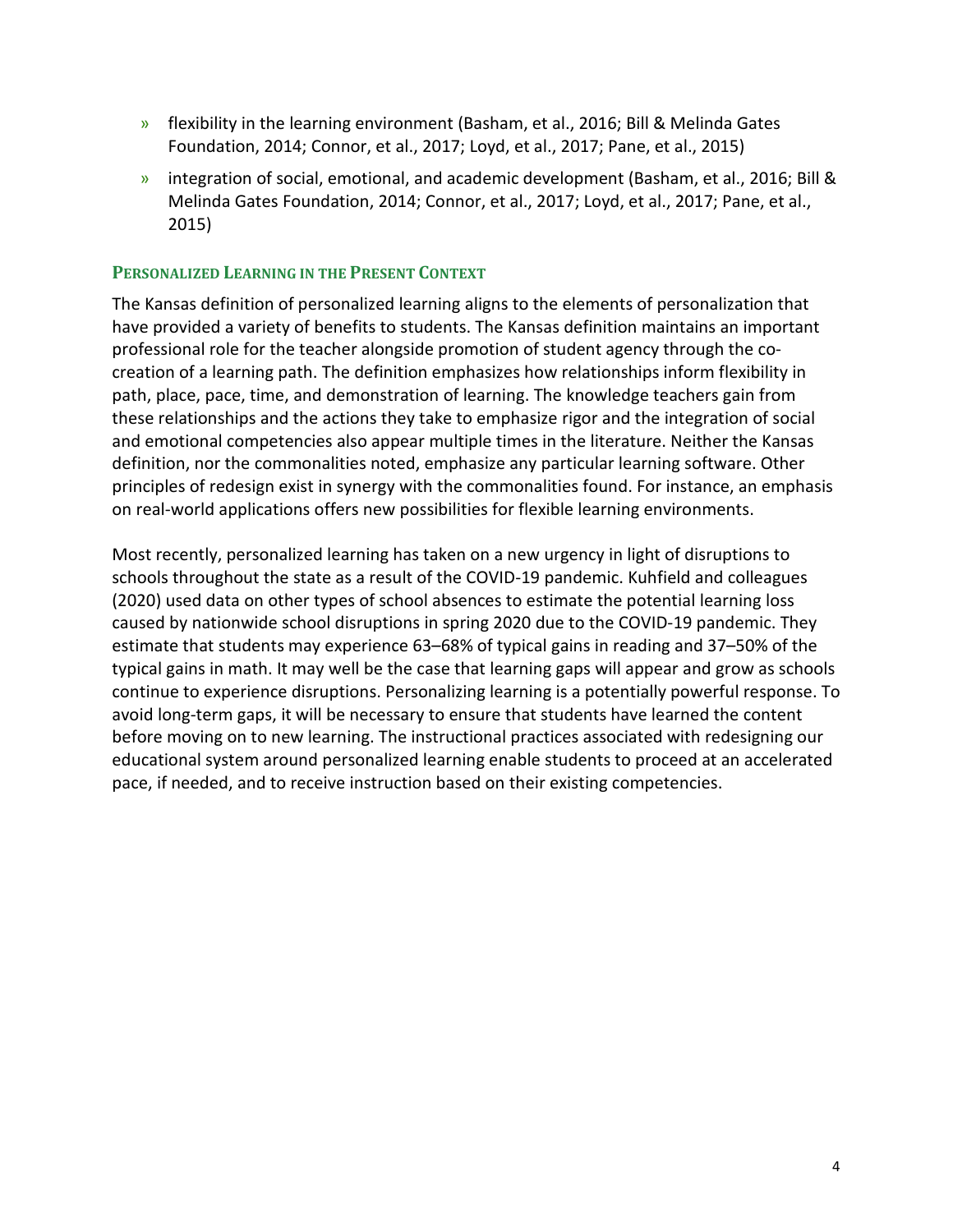#### **REFERENCES**

- Basham, J. D., Hall, T. E., Carter Jr., R. A., & Stahl, W. M. (2016). An operationalized understanding of personalized learning. *Journal of Special Education Technology, 31*(3), 126–136.
- Bill & Melinda Gates Foundation. (2014). *Early progress: Interim research on personalized learning*. Retrieved from [http://k12education.gatesfoundation.org/resource/early-progress](http://k12education.gatesfoundation.org/resource/early-progress-interim-research-on-personalized-learning/)[interim-research-on-personalized-learning/](http://k12education.gatesfoundation.org/resource/early-progress-interim-research-on-personalized-learning/)
- Connor, C. M., Dombek, J., Crowe, E. C., Spencer, M., Tighe, E. L., Coffinger, S., Zargar, E., Wood, T., & Petscher, Y. (2017). Acquiring science and social studies knowledge in kindergarten through fourth grade: Conceptualization, design, implementation, and efficacy testing of content area literacy instruction (CALI). *Journal of Educational Psychology, 109*, 301–320.
- Connor, C. M., Morrison, F. J., Fishman, B., Crowe, E. C., Al Otaiba, S., & Schatschneider, C. (2013). A longitudinal cluster-randomized controlled study on the accumulating effects of individualized literacy instruction on students' reading from first through third grade. *Psychological Science, 24*(8), 1408–1419.
- Connor, C. M., Morrison, F. J., Fishman, B., Giuliani, S., Luck, M., Underwood, P. S., et al.  $(2011a)$ . Testing the impact of child characteristics  $\times$  instruction interactions on third graders' reading comprehension by differentiating literacy instruction. *Reading Research Quarterly, 46*(3), 189–221.
- Connor, C. M., Morrison, F. J., Schatschneider, C., Toste, J., Lundblom, E. G., Crowe, E., & Fishman, B. (2011b). Effective classroom instruction: Implications of child characteristic by instruction interactions on first graders' word reading achievement. *Journal for Research on Educational Effectiveness, 4*(3), 173–207.
- Gnagey, J., & Lavertu, S. (2016). The impact of inclusive STEM high schools on student achievement. *AERA Open, 2*(2). Retrieved from<https://eric.ed.gov/?id=EJ1194618>
- Hanover Research. (2014). *Impact of student choice and personalized learning*.
- Hattie, J. (2009). *Visible learning: A synthesis of over 800 meta-analyses relating to achievement*. Routledge.
- Herlihy, C. & Quint, J. (2006). *Emerging evidence on improving high school student achievement and graduation rates: The effects of four popular improvement programs*. National High School Center.
- Kansas State Department of Education. (2020). *Navigating change: Kansas' guide to learning and school safety operations*. Retrieved from [https://www.ksde.org/Teaching-](https://www.ksde.org/Teaching-Learning/Resources/Navigating-Change-Kansas-Guide-to-Learning-and-School-Safety-Operations)[Learning/Resources/Navigating-Change-Kansas-Guide-to-Learning-and-School-Safety-](https://www.ksde.org/Teaching-Learning/Resources/Navigating-Change-Kansas-Guide-to-Learning-and-School-Safety-Operations)**[Operations](https://www.ksde.org/Teaching-Learning/Resources/Navigating-Change-Kansas-Guide-to-Learning-and-School-Safety-Operations)**

Kansas State Department of Education (2019a). *Talking points: Kansans can school redesign project*. Retrieved from [https://www.ksde.org/Portals/0/Communications/KC\\_School\\_Redesign/RedesignTalkingPoi](https://www.ksde.org/Portals/0/Communications/KC_School_Redesign/RedesignTalkingPoints.pdf?ver=2019-02-12-131901-543) [nts.pdf?ver=2019-02-12-131901-543](https://www.ksde.org/Portals/0/Communications/KC_School_Redesign/RedesignTalkingPoints.pdf?ver=2019-02-12-131901-543)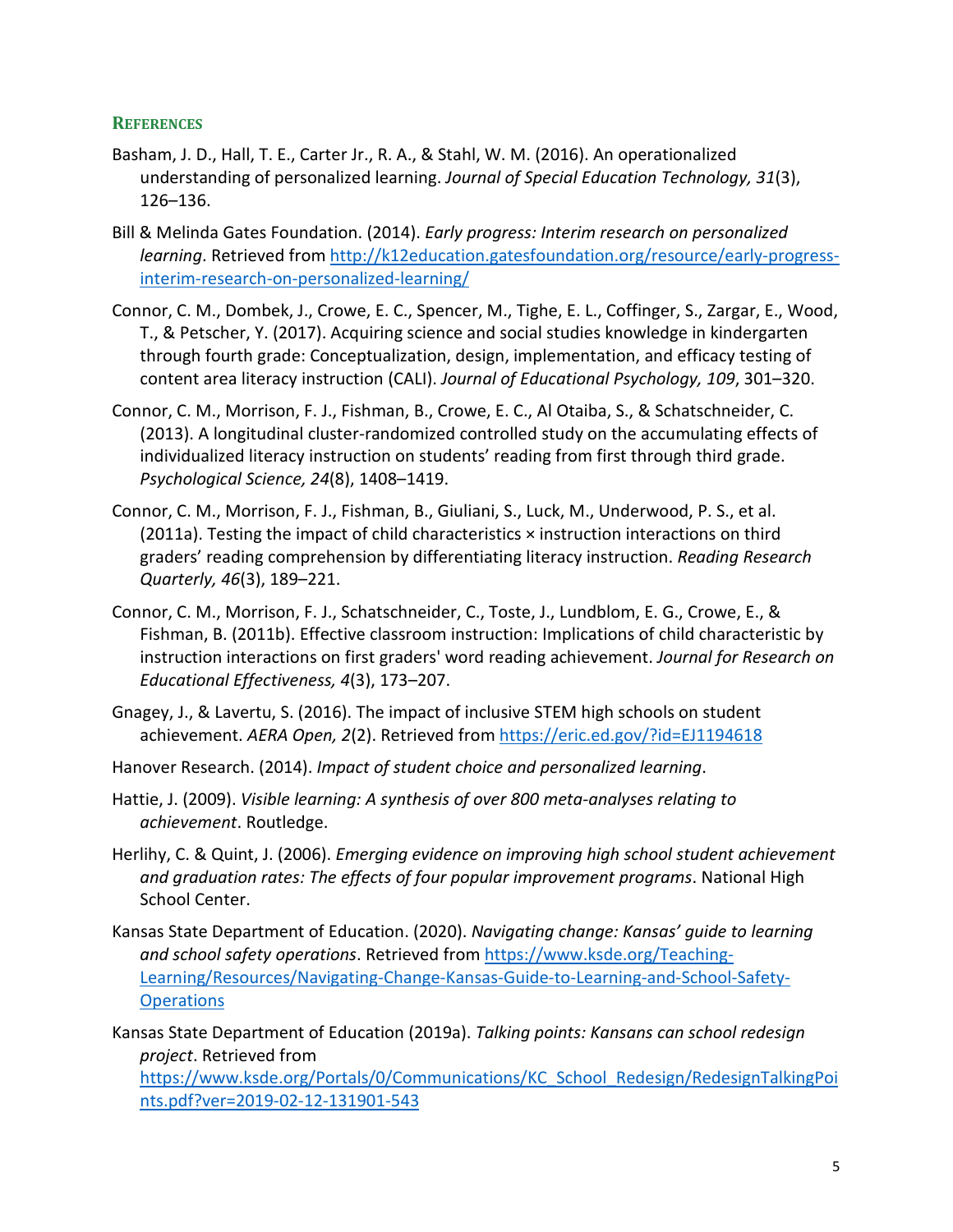- Kansas State Department of Education (2019b). *Personalized learning definition*. Retrieved from [https://community.ksde.org/LinkClick.aspx?fileticket=opbH94j\\_JBM%3D&tabid=6522&mid=](https://community.ksde.org/LinkClick.aspx?fileticket=opbH94j_JBM%3D&tabid=6522&mid=15782) [15782](https://community.ksde.org/LinkClick.aspx?fileticket=opbH94j_JBM%3D&tabid=6522&mid=15782)
- Kemple, J. J. & Willner, C. (2004). *Career Academies: Impacts on labor market outcomes and educational attainment*. MDRC. Retrieved from <https://eric.ed.gov/?id=ED484616>
- Kemple, J. J. & Willner, C. (2008). Career Academies: *Long-term impacts on labor market outcomes, educational attainment, and transitions to adulthood*. MDRC.
- Kuhfield, M., Soland, J., Tarasawa, B., Johnson, A., Ruzek, E., & Liu, J. (2020). *Projecting the potential impacts of COVID-19 school closures on academic achievement* (EdWorkingPaper: 20-226). Annenberg Institute at Brown University.
- Kulik, C. C., Kulik, J. A., & Bangert-Drowns, R. L. (1990). Effectiveness of mastery learning programs: A meta-analysis. *Review of Educational Research, 60*(2), 265–299.
- Lane, B., Unger, C., & Souvanna, P. (2014). *Turnaround practices in action: A practice guide and policy analysis*. Institute for Strategic Leadership and Learning.
- Loyd, E., Prante, M., & Messinger, L. (2017). *Evaluation of Charlotte-Mecklenburg schools personalized learning initiative—year 2*. Charlotte-Mecklenburg Schools.
- Mintrop, R. (2016). *Design-based school improvement: A practical guide for education leaders*. Harvard Education Press.
- Pane, J. F. (2018). *Strategies for implementing personalized learning while evidence and resources are underdeveloped*. RAND Corporation.
- Pane, J., Steiner, E., Baird, M., & Hamilton, L. (2015). *Continued progress: Promising evidence on personalized learning*. RAND Corporation.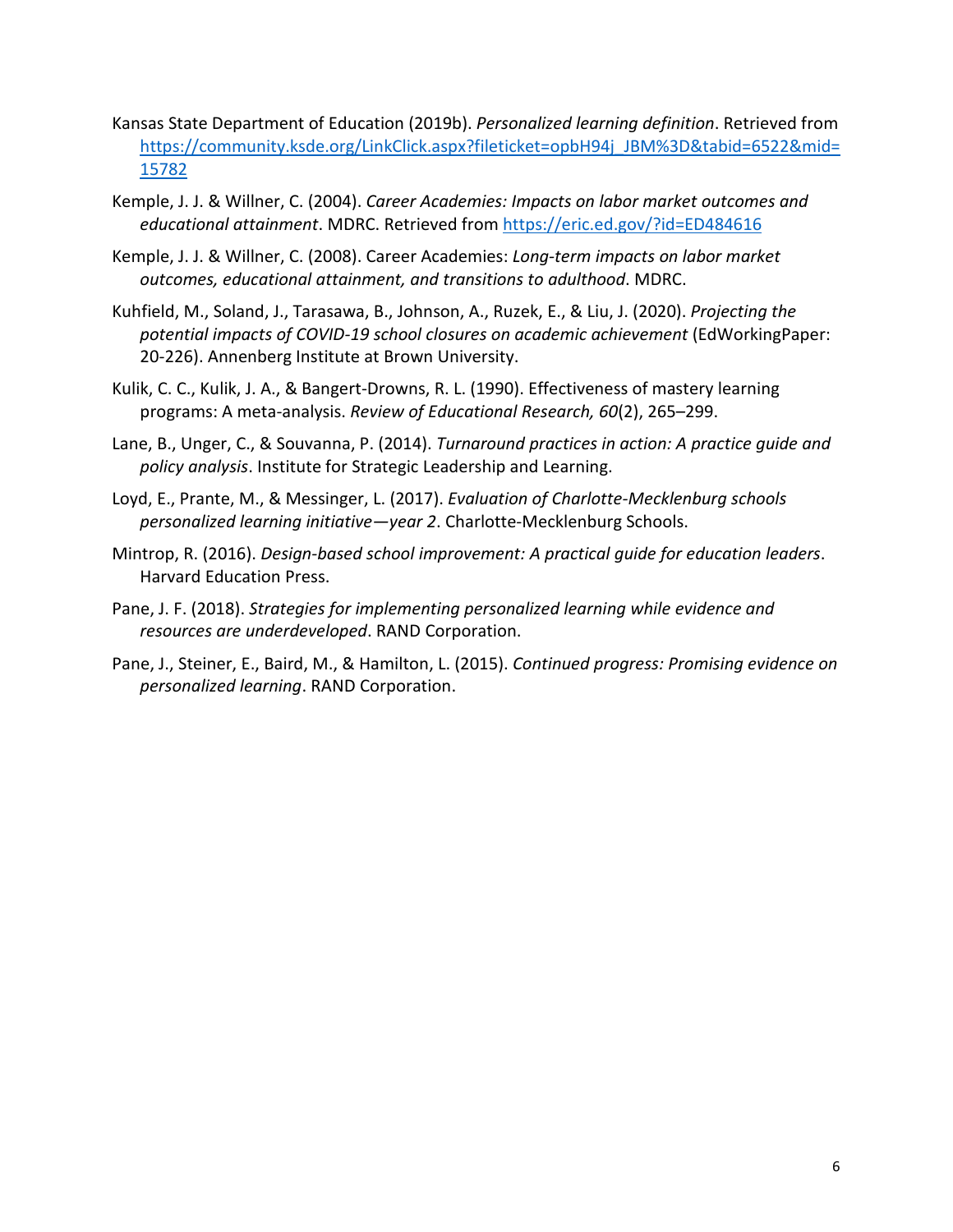| <b>Study Author</b><br>(Year)                              | <b>Every Student</b><br><b>Succeeds Act</b><br>Rating | <b>Study Description</b>                                                                                                                                                                                                                                                                                                                                                                                     | Impact on Student<br>Outcomes                                                                                                                                                               |
|------------------------------------------------------------|-------------------------------------------------------|--------------------------------------------------------------------------------------------------------------------------------------------------------------------------------------------------------------------------------------------------------------------------------------------------------------------------------------------------------------------------------------------------------------|---------------------------------------------------------------------------------------------------------------------------------------------------------------------------------------------|
| <b>Bill &amp; Melinda</b><br>Gates<br>Foundation<br>(2014) | Tier 2:<br>Moderate<br>Evidence                       | Study included 23 predominantly<br>urban charter schools (5,000<br>students from low income families)<br>that implemented personalized<br>learning practices for two years.                                                                                                                                                                                                                                  | Greater gains in<br>math and reading<br>for treatment school<br>students.                                                                                                                   |
| Connor et al.<br>(2017)                                    | Tier 1: Strong<br>Evidence                            | Study included 40 kindergarten<br>through fourth grade classrooms<br>across six schools in a large Florida<br>school district. Teachers used<br>content-area literacy instruction as<br>an individualized instructional<br>program. Student makeup was<br>75% White, 10% Black, 15% other,<br>and 50% of students qualified for<br>free and reduced lunch (FRL).                                             | <b>Students</b><br>participating in the<br>program improved<br>their social studies<br>and science<br>knowledge, as well<br>as had improved<br>oral and reading<br>comprehension<br>skills. |
| Connor et al.<br>(2013)                                    | Tier 1: Strong<br>Evidence                            | Six schools in north Florida<br>participated in a three-year study<br>that examined the effects of<br>personalized learning in grades 1-<br>3. A total of 357 students<br>participated in all three years of<br>the study. Student makeup was<br>81% White, 6% Black, and 13%<br>other, while 47% of students<br>qualified for FRL.                                                                          | Students who<br>received<br>individualized<br>reading instruction<br>in all three grades<br>showed the<br>strongest reading<br>skills by the end of<br>third grade.                         |
| Connor et al.<br>(2011a)                                   | Tier 2:<br>Moderate<br>Evidence                       | Seven schools in southeastern U.S.<br>participated in a study that<br>measured the effect of the<br>Individualizing Student Instruction<br>intervention. Participants included<br>33 teachers and 448 third grade<br>students. Student makeup was<br>51% Black, 36% White, 3% Asian,<br>3% Hispanic, 3% multiracial, and<br>4% other. The percent of students<br>who qualified for FRL ranged from<br>4-92%. | Students in the<br>Individualizing<br><b>Student Instruction</b><br>intervention made<br>greater gains on<br>reading<br>comprehension.                                                      |

# **APPENDIX: SELECT STUDIES REVIEWED BY WHAT WORKS CLEARINGHOUSE ON THE IMPACT OF PERSONALIZED INSTRUCTION ON STUDENT OUTCOMES**